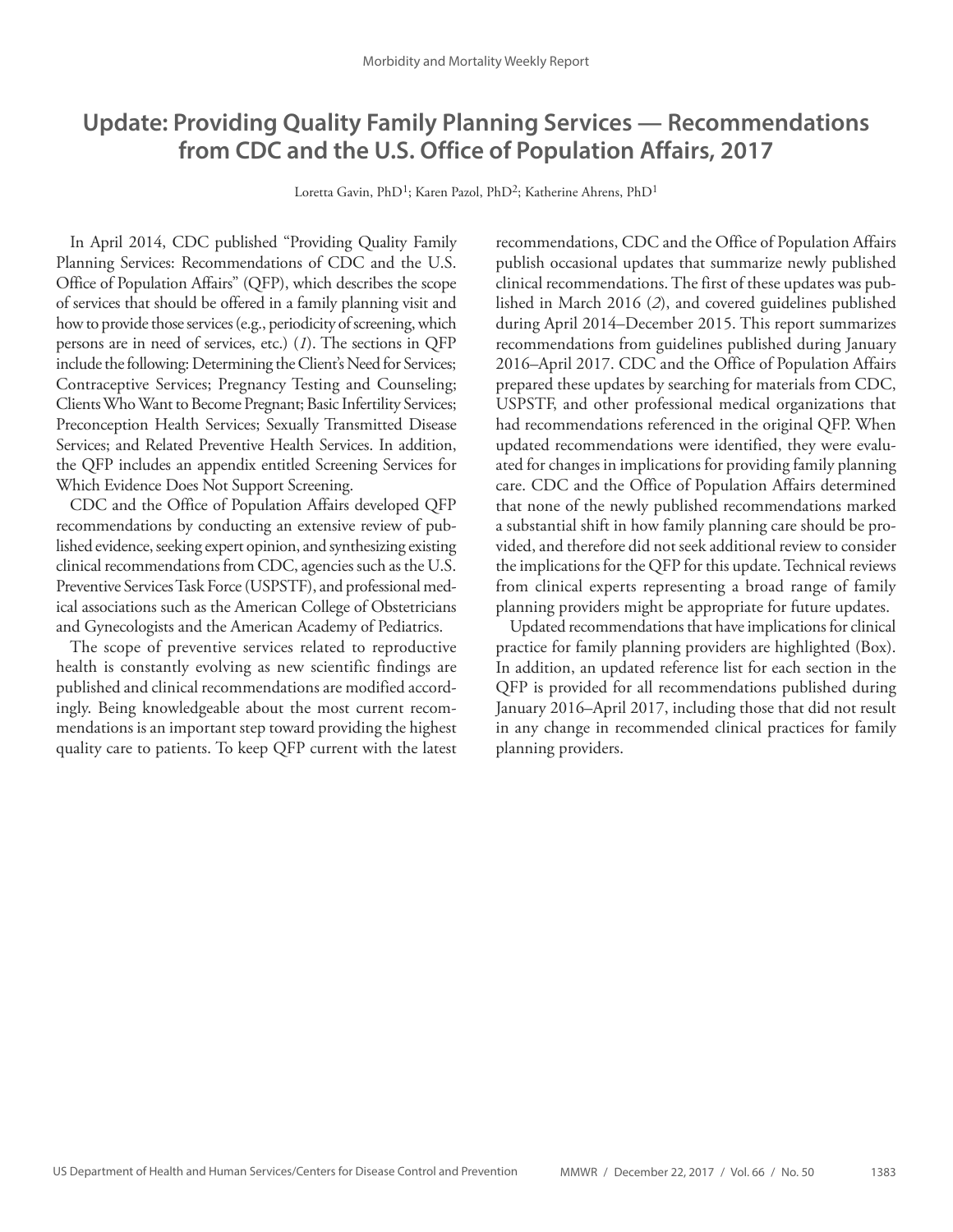### **BOX. Updated recommendations that might have implications for clinical practice, by section heading — Providing Quality Family Planning Services: Recommendations from CDC and the U.S. Office of Population Affairs, 2017**

# **Contraceptive Services**

# **Medical eligibility for contraceptive use**

The 2016 CDC recommendations update earlier 2010 recommendations for the use of specific contraceptive methods by women and men who have certain characteristics or medical conditions.

The 2016 updated recommendations include the following:

- Addition of recommendations for women with cystic fibrosis, women with multiple sclerosis, and women receiving certain psychotropic drugs or taking St. John's wort.
- Revisions to the recommendations for emergency contraception, including the addition of ulipristal acetate (UPA) for emergency contraception.
- Revisions to the recommendations for postpartum women; women who are breastfeeding; women with known dyslipidemias, migraine headaches, superficial venous disease, gestational trophoblastic disease, sexually transmitted diseases (STDs), and human immunodeficiency virus (HIV) infection; and women who are receiving antiretroviral therapy.
- For all 2016 updated recommendations, see Tables A1 and A2: https://www.cdc.gov/mmwr/volumes/65/rr/ rr6503a1\_appendix.htm

**Source:** Curtis KM, Tepper NK, Jatlaoui TC, et al. U.S. medical eligibility criteria for contraceptive use, 2016. MMWR Recomm Rep 2016;65(No. RR-3).

## **Selected practice recommendations for contraceptive use**

The 2016 CDC recommendations update earlier 2013 recommendations that address a select group of common, yet sometimes complex, issues regarding initiation and use of specific contraceptive methods.

Recommendations have been updated regarding when to start regular contraception after UPA emergency contraceptive pills:

• Advise the woman to start or resume hormonal contraception no sooner than 5 days after use of UPA, and provide or prescribe the regular contraceptive method as needed. For methods requiring a visit to a health care provider, such as depo-medroxyprogesterone acetate (DMPA), implants, and intrauterine devices (IUDs), starting the method at the time of UPA use may be considered; the risk that the regular contraceptive method might decrease the effectiveness of UPA must be weighed against the risk of not starting a regular hormonal contraceptive method.

- The woman needs to abstain from sexual intercourse or use barrier contraception for the next 7 days after starting or resuming regular contraception or until her next menses, whichever comes first.
- Any nonhormonal contraceptive method can be started immediately after the use of UPA.
- The woman should be advised to have a pregnancy test if she does not have a withdrawal bleed within 3 weeks. New recommendations have been made regarding medications used to ease IUD insertion:
- Misoprostol is not recommended for routine use before IUD insertion. Misoprostol might be helpful in select circumstances (e.g., in women with a recent failed insertion).
- Paracervical block with lidocaine might reduce patient pain during IUD insertion.

**Source:** Curtis KM, Jatlaoui TC, Tepper NK, et al. U.S. selected practice recommendations for contraceptive use, 2016. MMWR Recomm Rep 2016;65(No. RR-4).

# **Preconception Health Services Depression**

- The 2016 USPSTF recommendation for adults reaffirms the 2009 recommendation to screen all adults when staff-assisted depression care supports are in place. This replaces the 2009 recommendation regarding selective screening of adults.
- The 2016 USPSTF recommendation for adolescents aged 12–18 years reaffirms the 2009 recommendation to screen for major depressive disorder when systems are in place to ensure accurate diagnosis, effective treatment, and follow-up. The 2016 statement removes the recommendation of specific psychotherapies in recognition of decreased concern over the harms of pharmacotherapy in adolescents as long as they are adequately monitored.

**Sources:** US Preventive Services Task Force. Screening for depression in adults. Rockville, MD: US Department of Health and Human Services, Agency for Healthcare Research and Quality; 2016.

US Preventive Services Task Force. Screening for depression in children and adolescents. Rockville, MD: US Department of Health and Human Services, Agency for Healthcare Research and Quality; 2016.